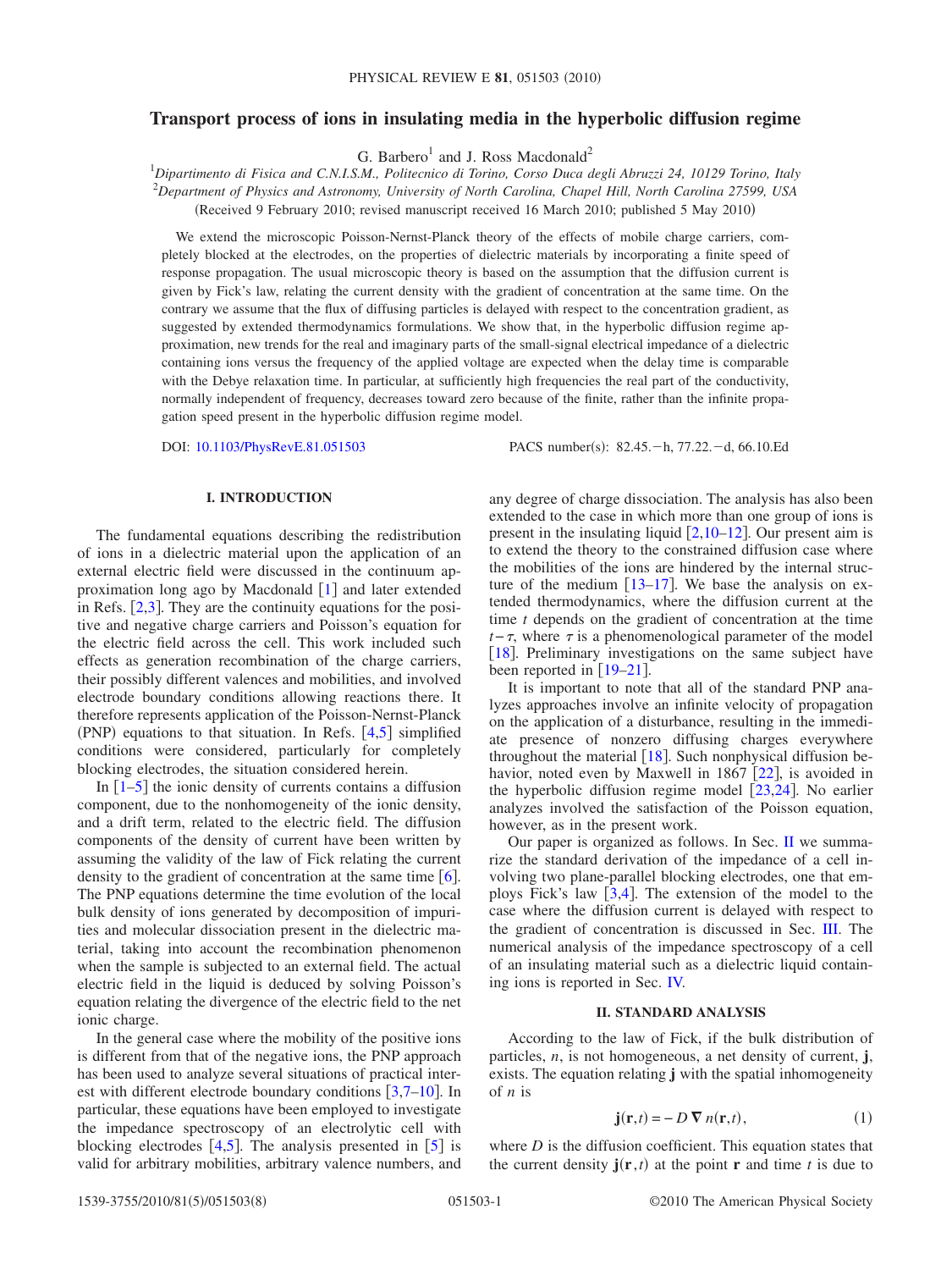<span id="page-1-8"></span>the gradient of the bulk density  $n(\mathbf{r}, t)$ , at the same time *t*. By substituting Eq.  $(1)$  $(1)$  $(1)$  in the equation of continuity

$$
\frac{\partial n(\mathbf{r},t)}{\partial t} = -\nabla \cdot \mathbf{j}(\mathbf{r},t)
$$
 (2)

<span id="page-1-1"></span>stating the conservation of the number of particles, we get

$$
\frac{\partial n(\mathbf{r},t)}{\partial t} = D\nabla^2 n(\mathbf{r},t)
$$
 (3)

which is the diffusion equation. It has to be solved with the boundary condition

$$
\mathbf{k} \cdot \mathbf{j}(\mathbf{r},t) = 0,\tag{4}
$$

<span id="page-1-0"></span>where **k** is the geometrical normal of the surface *S* limiting the sample, outward directed. Equation  $(4)$  $(4)$  $(4)$  holds in the case where the particles cannot leave the sample. Equation  $(3)$  $(3)$  $(3)$ with boundary condition Eq.  $(4)$  $(4)$  $(4)$  has to be solved with the initial boundary condition  $n(\mathbf{r}, 0) = n_0(\mathbf{r})$  [[6](#page-7-5)]. For an unbounded space the solution of Eq.  $(3)$  $(3)$  $(3)$ , in an isotropic medium, is  $[25]$  $[25]$  $[25]$ 

<span id="page-1-7"></span>
$$
n(\mathbf{r},t) = \frac{1}{(4\pi Dt)^{3/2}} \int_{V_{\infty}} d\mathbf{u} n_0(\mathbf{u}) \exp\left\{-\frac{(\mathbf{r} - \mathbf{u})^2}{4Dt}\right\},\quad (5)
$$

where  $d\mathbf{u} = du_x du_y du_z$  and the integration on  $V_\infty$  means on  $-\infty \le u_x \le \infty$ ,  $-\infty \le u_y \le \infty$ ,  $-\infty \le u_z \le \infty$ .

If the particles under investigation are electrically charged, the problem has to be solved by taking into account their contribution to the actual electric field in the sample  $[1]$  $[1]$  $[1]$ . We indicate by  $n_p$  and  $n_m$  the bulk densities of positive and negative ions. In this case the bulk density of currents is

<span id="page-1-2"></span>
$$
\mathbf{j}_p(\mathbf{r},t) = -D_p \nabla n_p(\mathbf{r},t) + \mu_p n_p(\mathbf{r},t) \mathbf{E}(\mathbf{r},t),
$$
  

$$
\mathbf{j}_m(\mathbf{r},t) = -D_m \nabla n_m(\mathbf{r},t) - \mu_m n_m(\mathbf{r},t) \mathbf{E}(\mathbf{r},t),
$$
 (6)

where  $D_p$ ,  $D_m$ ,  $\mu_p$ , and  $\mu_m$  are the diffusion coefficients and mobilities of the positive and negative ions, respectively. In Eq. ([6](#page-1-2))  $E(\mathbf{r}, t)$  is the actual electric field due to the external power supplies and to the charge separation induced by the field itself. By taking into account the conservation of the positive and negative ions we have now the equations of continuity

<span id="page-1-3"></span>
$$
\frac{\partial n_p(\mathbf{r},t)}{\partial t} = -\nabla \cdot \mathbf{j}_p(\mathbf{r},t),
$$

$$
\frac{\partial n_m(\mathbf{r},t)}{\partial t} = -\nabla \cdot \mathbf{j}_m(\mathbf{r},t).
$$
(7)

By substituting Eq.  $(6)$  $(6)$  $(6)$  into Eq.  $(7)$  $(7)$  $(7)$  we get

<span id="page-1-4"></span>
$$
\frac{\partial n_p(\mathbf{r},t)}{\partial t} = D_p \, \mathbf{\nabla} \cdot \{ \mathbf{\nabla} n_p(\mathbf{r},t) - (q/K_B T) n_p(\mathbf{r},t) \mathbf{E}(\mathbf{r},t) \},
$$

$$
\frac{\partial n_m(\mathbf{r},t)}{\partial t} = D_m \nabla \cdot \{ \nabla n_m(\mathbf{r},t) + (q/K_B T) n_m(\mathbf{r},t) \mathbf{E}(\mathbf{r},t) \}.
$$
\n(8)

In Eq. ([8](#page-1-4)) we have taken into account that  $\mu_p/D_p = \mu_m/D_m$  $=q/K_B T$ , where  $K_B T$  is the thermal energy, known as relation of Einstein-Smoluchowski  $[26]$  $[26]$  $[26]$ . The electric field appearing in Eq.  $(8)$  $(8)$  $(8)$  has to be determined by solving the equation of Poisson, relating the actual electric field with the charge distribution  $\lceil 1 \rceil$  $\lceil 1 \rceil$  $\lceil 1 \rceil$ 

$$
\nabla \cdot \mathbf{E}(\mathbf{r},t) = (q/\varepsilon) \{ n_p(\mathbf{r},t) - n_m(\mathbf{r},t) \},
$$
(9)

where  $\varepsilon$  is the dielectric constant of the medium in which the ions are dispersed.

If the actual electric field in the sample is so small that the variations in the bulk density of positive and negative ions with respect to its value of equilibrium, *N*,  $\delta n_p(\mathbf{r}, t)$  $=n_p(\mathbf{r}, t) - N$  and  $\delta n_m(\mathbf{r}, t) = n_m(\mathbf{r}, t) - N$  are such that  $\delta n_p(\mathbf{r}, t) \ll N$  and  $\delta n_m(\mathbf{r}, t) \ll N$ , the fundamental equations of the problem, Eq.  $(8)$  $(8)$  $(8)$  reads as

$$
\frac{\partial n_p(\mathbf{r},t)}{\partial t} = D_p \nabla \cdot \{ \nabla n_p(\mathbf{r},t) - (q/K_B T) N \mathbf{E}(\mathbf{r},t) \},
$$
  

$$
\frac{\partial n_m(\mathbf{r},t)}{\partial t} = D_m \nabla \cdot \{ \nabla n_m(\mathbf{r},t) + (q/K_B T) N \mathbf{E}(\mathbf{r},t) \}. \quad (10)
$$

In this situation, the equations describing the system are linear. Let us consider now the case where the sample is a slab of thickness *d*, limited by two perfectly blocking electrodes of surface area *S*. The *z* axis of the Cartesian reference frame is normal to the limiting surfaces, coinciding with the electrodes, situated at  $z = \pm d/2$ . In this framework, the equation describing the system under investigation, in the linear limit, are

$$
\frac{\partial n_p(\mathbf{r},t)}{\partial t} = D_p \left\{ \frac{\partial^2 n_p(z,t)}{\partial z^2} + \frac{qN}{K_B T} \frac{\partial^2 V(z,t)}{\partial z^2} \right\},\
$$

$$
\frac{\partial n_m(\mathbf{r},t)}{\partial t} = D_m \left\{ \frac{\partial^2 n_m(z,t)}{\partial z^2} - \frac{qN}{K_B T} \frac{\partial^2 V(z,t)}{\partial z^2} \right\},\
$$
(11)

<span id="page-1-6"></span><span id="page-1-5"></span>and

$$
\frac{\partial^2 V(z,t)}{\partial z^2} = -\frac{q}{\varepsilon} \{ n_p(z,t) - n_m(z,t) \},\tag{12}
$$

where  $V(z, t)$  is the electrical potential related to the electric field by  $E(z,t) = -\partial V(z,t)/\partial z$ . If the voltage applied to the sample by means of an external power supply is sinusoidal of amplitude  $V_0$  and angular frequency  $\omega$ , Eqs. ([11](#page-1-5)) and ([12](#page-1-6)) have to be solved with the boundary conditions

<span id="page-1-9"></span>
$$
j_p(\pm d/2, t) = 0
$$
,  $j_m(\pm d/2, t) = 0$ ,  
and  $V(\pm d/2, t) = \pm (V_0/2) \cdot \exp(i\omega t)$ , (13)

related to the hypotheses that the electrodes are perfectly blocking and to the presence of the external power supply. Due to the linearity of the equation of the problem,  $\delta n_p(z, t) = n_p(z, t) - N$ ,  $\delta n_m(z, t) = n_m(z, t) - N$ , and  $V(z, t)$  are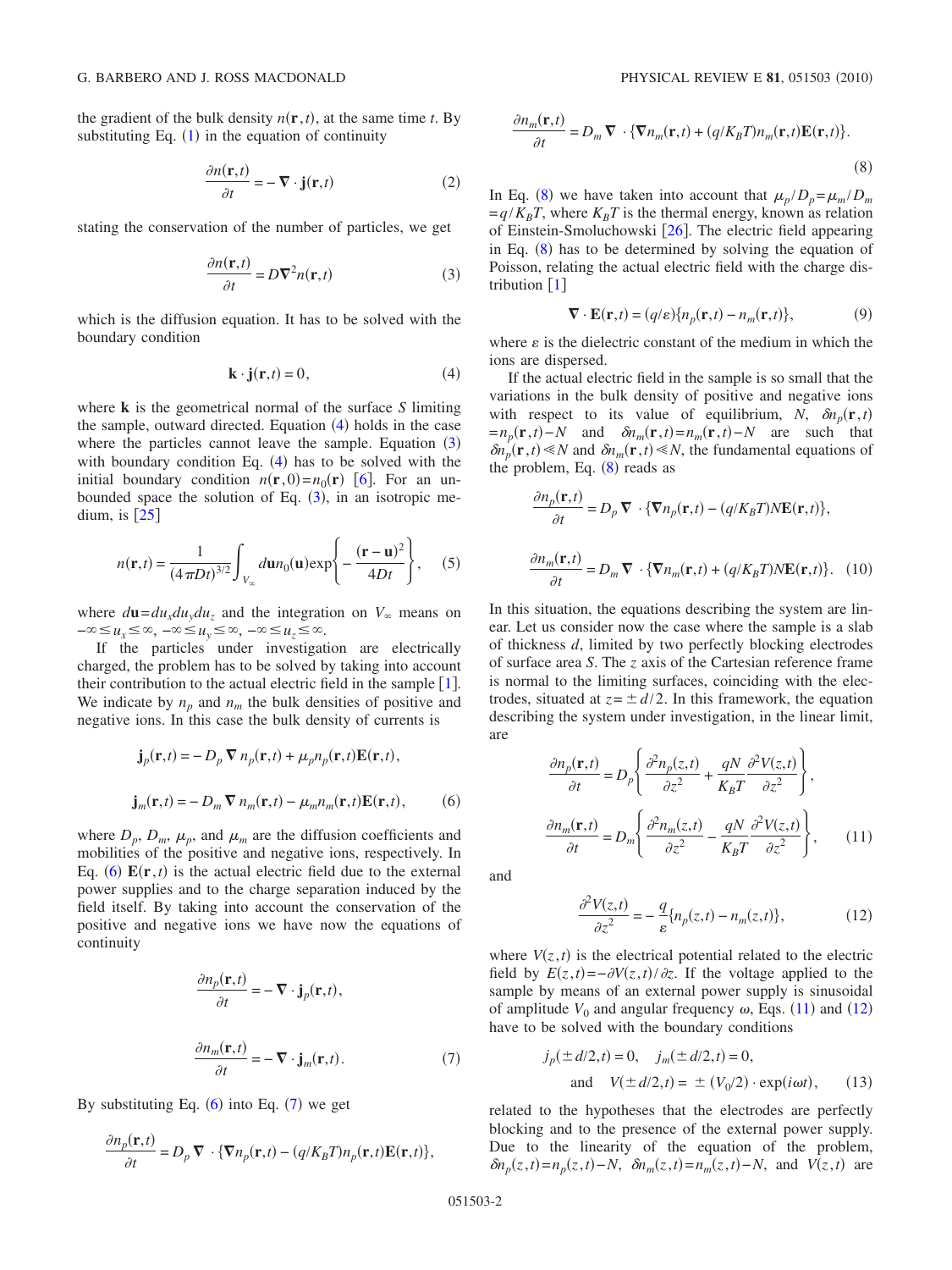<span id="page-2-8"></span>also simple sinusoidal functions of *t*. By putting

$$
\{\delta n_p(z,t), \delta n_m(z,t)\} = \{\eta_p(z), \eta_m(z)\} \exp(i\omega t)
$$
  
and  $V(z,t) = \nu(z) \exp(i\omega t)$ , (14)

<span id="page-2-9"></span>it is possible to rewrite Eqs.  $(11)$  $(11)$  $(11)$  and  $(12)$  $(12)$  $(12)$  as

$$
i\omega \eta_p(z) = D_p\{\eta_p''(z) + (qN/K_B T)\nu''(z)\},\,
$$

$$
i\omega\eta_m(z) = D_m\{\eta_m''(z) - (qN/K_BT)\nu''(z)\},\,
$$

$$
\nu''(z) = -(q/\varepsilon)\{\eta_p(z) - \eta_m(z)\},\tag{15}
$$

where the prime means derivative with respect to *z*,  $X'(z)$  $= dX(z)/dz$ . In this case it is possible to evaluate the electrical impedance of the cell,  $Z$   $\lceil 1-3 \rceil$  $\lceil 1-3 \rceil$  $\lceil 1-3 \rceil$ . When the diffusion coefficients of the positive and negative ions are identical,  $D_n$  $=D_m = D$ , *Z* can be written in the form [[4](#page-7-3)[,27](#page-7-19)]

$$
Z = -i\frac{2}{\omega\varepsilon\beta^2 S} \left\{ \frac{1}{\lambda^2 \beta} \tanh\left(\frac{\beta d}{2}\right) + i\frac{\omega d}{2D} \right\},\tag{16}
$$

<span id="page-2-2"></span><span id="page-2-1"></span>where  $\lambda^2 = \varepsilon K_B T / (2Nq^2)$  is the length of Debye, and

$$
\beta = \frac{1}{\lambda} \sqrt{1 + i \frac{\omega}{D} \lambda^2}
$$
 (17)

is a complex wave vector. From Eq.  $(16)$  $(16)$  $(16)$  it is possible to determine the real, *R*, and imaginary, *X*, parts of *Z*, known as the resistance and reactance of the cell. According to Eq.  $(16)$  $(16)$  $(16)$ , the *R* presents a large plateau, ending at the frequency of Debye, defined by  $\omega_D = D/\lambda^2$ . For  $\omega \le \omega_D$ , *R*  $\sim (\lambda^2 / \varepsilon D)(d/S)$ , and for  $\omega \ge \omega_D$ , *R* tends to zero as  $\omega^{-2}$ . From Eq. ([16](#page-2-1)) it follows also that in the limit  $\omega \rightarrow 0$ , the effective capacitance, *C*eq of the cell tends to *C*eq  $\rightarrow \varepsilon S/(2\lambda)$ . In the opposite limit, where  $\omega \rightarrow \infty$ ,  $C_{eq} \rightarrow \varepsilon S/d$ . At the frequency of Debye the real and imaginary parts of  $\beta^2$ , defined by Eq. ([17](#page-2-2)), are equal.

### **III. GENERALIZATION OF THE LAW OF FICK**

<span id="page-2-0"></span>From Eq.  $(5)$  $(5)$  $(5)$  it follows that in the case of an unbounded domain, if the initial condition on the bulk distribution of the particles is of the type

$$
n(\mathbf{r},0) = \mathcal{N}\delta(\mathbf{r} - \mathbf{r}_0),\tag{18}
$$

where N is the number of particles and  $\delta(\mathbf{r}-\mathbf{r}_0)$  is the function of Dirac centered around  $\mathbf{r}_0$ , the bulk density of particles is, for  $t \geq 0$  given by

$$
n(\mathbf{r},t) = \frac{\mathcal{N}}{(4\pi Dt)^{3/2}} \exp\left\{-\frac{(\mathbf{r} - \mathbf{r}_0)^2}{4Dt}\right\},\qquad(19)
$$

that for  $t \rightarrow 0$  is different from zero in all points of the domain. This means that the velocity of the bulk variation in density is infinite. Since this result follows from the integration of the diffusion equation, consequence of the law of Fick, one can conclude that the law of Fick is an approximation for the diffusion current. As is well known, if one faces the diffusion problem by means of the transport equation of Boltzmann, this absurd result is absent  $\lceil 28 \rceil$  $\lceil 28 \rceil$  $\lceil 28 \rceil$ . Based on physical arguments, long ago Cattaneo  $[23]$  $[23]$  $[23]$  proposed to modify the law of Fick. The phenomenological derivation of the equation of Cattaneo in the case of diffusion is based on the assumption that the flux of particles  $\mathbf{j}(\mathbf{r},t)$  is given by the equation

$$
\mathbf{j}(\mathbf{r},t) + \tau \frac{\partial \mathbf{j}(\mathbf{r},t)}{\partial t} = -D \, \nabla n(\mathbf{r},t),\tag{20}
$$

<span id="page-2-3"></span>where  $\tau$  is a positive parameter having the dimensions of time  $[29]$  $[29]$  $[29]$ . Equation  $(20)$  $(20)$  $(20)$  holds in the approximation that the system presents only one delay time, rather than a distribution of such times. We limit our analysis to this case. For  $\tau$  $= 0$  we recover the law of Fick. Equation  $(20)$  $(20)$  $(20)$  can be considered as an approximation of the functional relation

$$
\mathbf{j}(\mathbf{r}, t + \tau) = -D \, \nabla n(\mathbf{r}, t),\tag{21}
$$

when  $\tau$  is a small parameter. From Eq. ([20](#page-2-3)) we obtain

$$
\nabla \cdot \mathbf{j}(\mathbf{r},t) + \tau \nabla \cdot \left(\frac{\partial \mathbf{j}(\mathbf{r},t)}{\partial t}\right) = -D\nabla^2 n(\mathbf{r},t),\qquad(22)
$$

<span id="page-2-4"></span>that by inverting the order of the derivatives in the second term can be rewritten as

$$
\nabla \cdot \mathbf{j}(\mathbf{r},t) + \tau \frac{\partial}{\partial t} [\nabla \cdot \mathbf{j}(\mathbf{r},t)] = -D\nabla^2 n(\mathbf{r},t).
$$
 (23)

<span id="page-2-5"></span>By taking into account the equation of continuity, Eq.  $(2)$  $(2)$  $(2)$ , from Eq.  $(23)$  $(23)$  $(23)$  we get

$$
\frac{\partial n(\mathbf{r},t)}{\partial t} + \tau \frac{\partial^2 n(\mathbf{r},t)}{\partial t^2} = D \nabla^2 n(\mathbf{r},t),\tag{24}
$$

which is the generalization of the diffusion equation to the hyperbolic diffusion regime model  $[28,29]$  $[28,29]$  $[28,29]$  $[28,29]$ . From Eq.  $(24)$  $(24)$  $(24)$ the velocity of propagation of the time variation of the bulk density variation is finite and given by  $v = \sqrt{D/\tau}$ .

In the case in which the particles under investigations are ions the generalization of the law of Fick, Eq.  $(20)$  $(20)$  $(20)$  is

<span id="page-2-6"></span>
$$
\mathbf{j}_p(\mathbf{r},t) + \tau_p \frac{\partial \mathbf{j}_p(\mathbf{r},t)}{\partial t} = -D_p \nabla \cdot n_p(\mathbf{r},t) + \mu_p n_p(\mathbf{r},t) \mathbf{E}(\mathbf{r},t),
$$
  

$$
\mathbf{j}_m(\mathbf{r},t) + \tau_m \frac{\partial \mathbf{j}_m(\mathbf{r},t)}{\partial t} = -D_m \nabla \cdot n_m(\mathbf{r},t) - \mu_m n_m(\mathbf{r},t) \mathbf{E}(\mathbf{r},t),
$$
(25)

for the positive and negative ions, respectively. In Eq.  $(25)$  $(25)$  $(25)$   $\tau_p$ and  $\tau_m$  are the phenomenological parameters for the two type of ions. By multiplying Eq. ([25](#page-2-6)) by  $\nabla$ , inverting in the second terms the time derivative with the spatial derivatives, and taking into account the continuity equations we get

<span id="page-2-7"></span>
$$
\frac{\partial n_p(\mathbf{r},t)}{\partial t} + \tau_p \frac{\partial^2 n_p(\mathbf{r},t)}{\partial t^2} = D_p \nabla \cdot \{\nabla n_p(\mathbf{r},t) - (q/K_B T)n_p(\mathbf{r},t)\}.
$$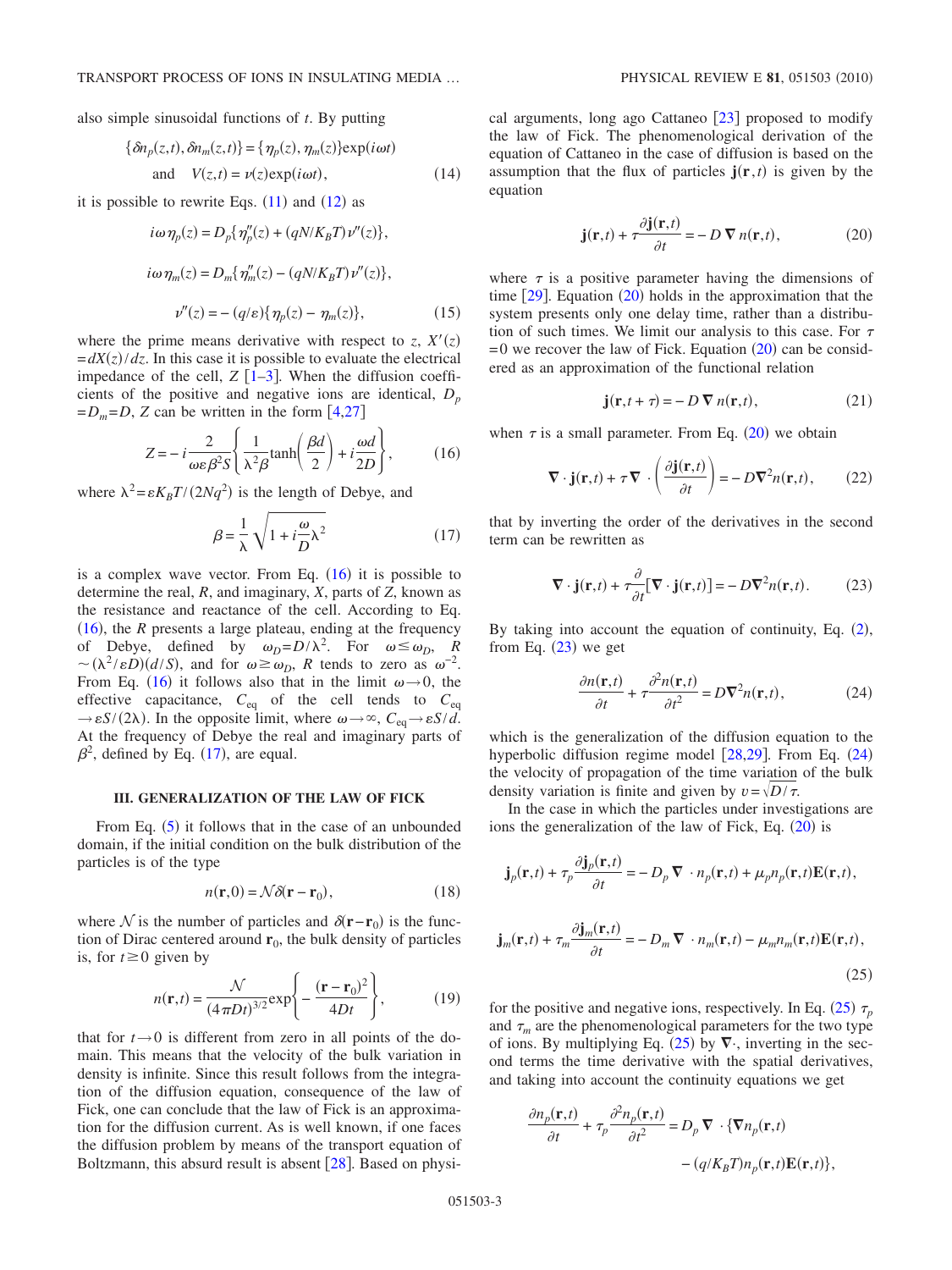$$
\frac{\partial n_m(\mathbf{r},t)}{\partial t} + \tau_m \frac{\partial^2 n_m(\mathbf{r},t)}{\partial t^2} = D_m \nabla \cdot \{\nabla n_m(\mathbf{r},t) + (q/K_B T)n_m(\mathbf{r},t)\mathbf{E}(\mathbf{r},t)\},\tag{26}
$$

which are Eq.  $(8)$  $(8)$  $(8)$  in the approximation of Cattaneo. In the linear limit Eq.  $(26)$  $(26)$  $(26)$  becomes

$$
\frac{\partial n_p(\mathbf{r},t)}{\partial t} + \tau_p \frac{\partial^2 n_p(\mathbf{r},t)}{\partial t^2} = D_p \nabla \cdot \{\nabla n_p(\mathbf{r},t) - (qN/K_B T)\mathbf{E}(\mathbf{r},t)\},
$$

$$
- (qN/K_B T)\mathbf{E}(\mathbf{r},t)\},
$$

$$
\frac{\partial n_m(\mathbf{r},t)}{\partial t} + \tau_m \frac{\partial^2 n_m(\mathbf{r},t)}{\partial t^2} = D_m \nabla \cdot \{\nabla n_m(\mathbf{r},t) - (qN/K_B T)\mathbf{E}(\mathbf{r},t)\}.
$$
(27)

When the sample is in the shape of a slab the fundamental equations of the problem are

$$
\frac{\partial n_p(\mathbf{r},t)}{\partial t} + \tau_p \frac{\partial^2 n_p(\mathbf{r},t)}{\partial t^2} = D_p \left\{ \frac{\partial^2 n_p(z,t)}{\partial z^2} + \frac{qN}{K_B T} \frac{\partial^2 V(z,t)}{\partial z^2} \right\},\
$$

$$
\frac{\partial n_m(\mathbf{r},t)}{\partial t} + \tau_m \frac{\partial^2 n_m(\mathbf{r},t)}{\partial t^2} = D_m \left\{ \frac{\partial^2 n_m(z,t)}{\partial z^2} - \frac{qN}{K_B T} \frac{\partial^2 V(z,t)}{\partial z^2} \right\},\
$$
(28)

and the equation of Poisson is still Eq.  $(12)$  $(12)$  $(12)$ .

In the case where the electrodes are perfectly blocking, and the applied voltage is a simple harmonic function, as assumed above, the boundary conditions of the problem under investigation are Eq.  $(13)$  $(13)$  $(13)$ . The solutions of the problem we are looking for are again of form  $(14)$  $(14)$  $(14)$ . Consequently the  $\eta_p(z)$ ,  $\eta_m(z)$ , and  $\nu(z)$  are solutions of the ordinary differential equations

<span id="page-3-1"></span>
$$
i\omega \eta_p(z) - \tau_p \omega^2 \eta_p(z) = D_p\{\eta_p''(z) + (qN/K_B T)\nu''(z)\},
$$
  
\n
$$
i\omega \eta_m(z) - \tau_m \omega^2 \eta_m(z) = D_m\{\eta_m''(z) - (qN/K_B T)\nu''(z)\},
$$
  
\n
$$
\nu''(z) = -(q/\varepsilon)\{\eta_p(z) - \eta_m(z)\}.
$$
 (29)

<span id="page-3-2"></span>It is possible to rewrite Eq.  $(29)$  $(29)$  $(29)$  in the form

$$
i\omega \eta_p(z) = \frac{D_p}{1 + i\omega \tau_p} \{ \eta_p''(z) + (qN/K_B T) \nu''(z) \},
$$
  
\n
$$
i\omega \eta_m(z) = \frac{D_m}{1 + i\omega \tau_m} \{ \eta_m''(z) - (qN/K_B T) \nu''(z) \},
$$
  
\n
$$
\nu''(z) = -(q/\varepsilon) \{ \eta_p(z) - \eta_m(z) \}.
$$
 (30)

By comparing Eq.  $(30)$  $(30)$  $(30)$  with Eq.  $(15)$  $(15)$  $(15)$  we see that the generalization of the law of Fick as suggested by Cattaneo is equivalent to the transformations

$$
D_p \to \mathcal{D}_p = \frac{D_p}{1 + i\omega \tau_p} \quad \text{and} \quad D_m \to \mathcal{D}_m = \frac{D_m}{1 + i\omega \tau_m}.
$$
\n(31)

This means that in the framework of the extended thermodynamics, the diffusion coefficients are frequency dependent complex quantities. Consequently, the expression of the impedance of the cell, in the simple case where  $D_p = D_m = D$  and  $\tau_p = \tau_m = \tau$ , is still given by Eqs. ([16](#page-2-1)) and ([17](#page-2-2)), but *D* is now changed to  $D$  defined by

$$
\mathcal{D} = \frac{D}{1 + i\omega\tau}.\tag{32}
$$

<span id="page-3-3"></span>As it is clear from the analysis reported above, if  $\tau \ll \tau_D$ , where  $\tau_D$  is the relaxation time related to the frequency of Debye,  $\tau_D = 1/\omega_D = \lambda^2/D$ , no modifications of the usual results are expected. On the contrary, for  $\tau$  comparable with  $\tau_D$ the trends of  $R = R(\omega)$  and  $X = X(\omega)$  differs from those obtained in the frame of the approximation of Fick. In the present case, the complex wave vector defined by Eq.  $(17)$  $(17)$  $(17)$  is given by

$$
\beta_c = \frac{1}{\lambda} \sqrt{1 + i \omega \frac{\lambda^2}{D}},
$$
\n(33)

that, by taking into account Eq.  $(32)$  $(32)$  $(32)$ , can be rewritten as

$$
\beta_c = \frac{1}{\lambda} \sqrt{\left(1 - \omega^2 \frac{\lambda^2 \tau}{D}\right) + i \omega \frac{\lambda^2}{D}}.
$$
\n(34)

<span id="page-3-4"></span>The real part of  $\beta_c^2$  vanishes for the circular frequency

$$
\omega_r = \sqrt{\frac{D}{\lambda^2 \tau}}.\tag{35}
$$

Furthermore, the real and imaginary parts of  $\beta_c^2$  are equal for

$$
\omega_1 = \frac{1}{2\tau} \left( -1 + \sqrt{1 + 4\frac{D\tau}{\lambda^2}} \right),
$$
  

$$
\omega_2 = \frac{1}{2\tau} \left( 1 + \sqrt{1 + 4\frac{D\tau}{\lambda^2}} \right).
$$
 (36)

A simple calculation shows that  $\omega_1 < \omega_r < \omega_2$ . In the limit of  $\tau \rightarrow 0$ ,  $\omega_r$  diverges as  $\tau^{-1/2}$ ,  $\omega_1$  tends to  $D/\lambda^2$ , and  $\omega_2$  diverges as  $\tau^{-1}$ .

### **IV. DISCUSSION**

<span id="page-3-0"></span>From Eqs.  $(16)$  $(16)$  $(16)$  and  $(17)$  $(17)$  $(17)$ , taking into account Eq.  $(32)$  $(32)$  $(32)$ , we get that in the limit  $\omega \rightarrow 0$  the impedance tends to

$$
Z = -i\frac{2\lambda}{\varepsilon S} \frac{1}{\omega} + \frac{\lambda^2 d}{\varepsilon DS} + \mathcal{O}(\omega^2),\tag{37}
$$

if  $d \ge \lambda$ . In this limit, the value of the electrical impedance is independent of  $\tau$ . In the opposite limit, where  $\omega \rightarrow \infty$ , we get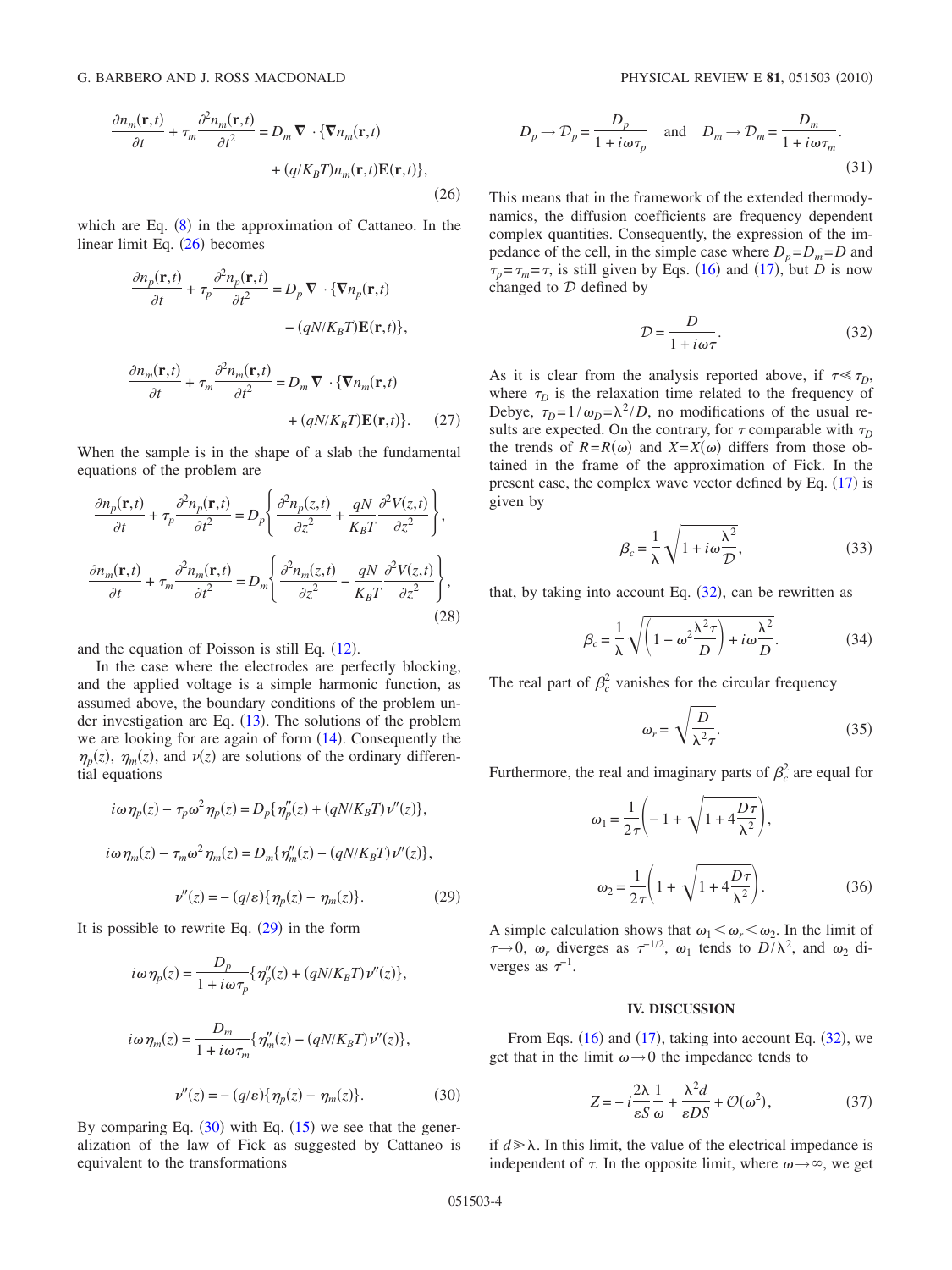<span id="page-4-1"></span>TRANSPORT PROCESS OF IONS IN INSULATING MEDIA ...

$$
Z = -i\frac{d}{\varepsilon S} \frac{1}{\omega} + \frac{2\lambda}{\varepsilon S} \left(\frac{D}{\lambda^2 \tau}\right)^{3/2} \frac{1}{\omega^4} + \mathcal{O}(\omega^{-5}),\tag{38}
$$

<span id="page-4-0"></span>whereas in the case of  $\tau = 0$  from Eqs. ([16](#page-2-1)) and ([17](#page-2-2)) in the same limit we obtain

$$
Z = -i\frac{d}{\varepsilon S} \frac{1}{\omega} + \frac{D}{\varepsilon \lambda^2} \frac{d}{S} \frac{1}{\omega^2} + \mathcal{O}(\omega^{-3}).
$$
 (39)

In the limit of  $\omega \rightarrow \infty$ , log *R* tends to 0 as  $\omega^{-2}$  if  $\tau = 0$ , whereas for  $\tau \neq 0$ , log *R* tends to 0 as  $\omega^{-4}$ . Note that, in the high-frequency region, if  $\tau \neq 0$ , the real part of the impedance, *R*, is independent of the thickness of the sample, whereas if  $\tau = 0$ , *R* is proportional to it. In the same limit log( $-X$ ) tends to 0 as  $\omega^{-1}$  for all  $\tau$ . The change of slope of  $\log R$  vs  $\omega$ , in the limit of large  $\omega$  takes place at circular frequency  $\omega_c = 1/\tau$ . In fact, if  $\omega \lambda^2 / D \ge 1$  and  $\omega^2 \lambda^2 \tau / D \le 1$ , which imply  $\omega_D \leq \omega \leq \omega_r$ , we have

$$
\beta_c \sim \frac{1}{\lambda} \sqrt{1 + i \omega \frac{\lambda^2}{D}},\tag{40}
$$

and the effect of delay can be neglected. In this case log *R* depends on  $\omega^{-2}$ , as predicted by Eq. ([39](#page-4-0)). On the contrary, if  $\omega \lambda^2/D \ge 1$  and  $\omega^2 \lambda^2 \tau/D \ge 1$ , which imply  $\omega \ge \omega_r$ , defined by Eq.  $(35)$  $(35)$  $(35)$ , the delay plays an important role, and log  $R$  depends on  $\omega^{-4}$ , in agreement with Eq. ([38](#page-4-1)). The terms  $\omega^2 \lambda^2 \tau / D$  and  $\omega \lambda^2 / D$  are comparable for  $\omega = 1 / \tau$ , as stated above.

For the numerical simulation we assume that the dielectric constant of the insulating liquid is of the order of  $\varepsilon = 80 \cdot \varepsilon_0$ , where  $\varepsilon_0$  is the dielectric constant of the vacuum, the bulk density of ions is  $N=4\times10^{20}$  m<sup>3</sup>, and the diffusion coefficient  $D_p = D_m = D = 8.2 \times 10^{-11}$  m<sup>2</sup>/s, typical for hydrogels. In this case the length of Debye is  $\lambda = 3.7 \times 10^{-7}$  m, and the circular relaxation frequency  $\omega_D = D/\lambda^2 = 593$  rad/s. The geometrical parameters of the cell are supposed to be  $d=1$  mm and  $S=2\times10^{-4}$  m<sup>2</sup>. We consider the cases where the frequency related to  $\tau$ ,  $\omega_c = 1/\tau$  are  $\omega_{c1} = 2\pi$  $\times 10^2$  rad/s,  $\omega_{c2} = 2\pi \times 10^4$  rad/s, and  $\omega_{c3} = 2\pi$  $\times 10^6$  rad/s that correspond to the delay times  $\tau_1 = 1.6$  $\times 10^{-3}$  s,  $\tau_2 = 1.6 \times 10^{-5}$  s, and  $\tau_3 = 1.6 \times 10^{-7}$  s. The case related to  $\omega_{c4}$  corresponds to the situation in which there is no delay between the current density and the gradient of concentration. For all considered cases  $\omega_r > \omega_D$ .

In order to investigate the influence of the parameter of Cattaneo on the impedance of an electrolytic cell we consider the admittance  $Y=1/Z=G+iB$ , and compare the spectra of *G* and *B* for a few a values of the parameter  $\tau$  entering into Eq. ([20](#page-2-3)). In Fig. [1](#page-4-2) we show the spectra of  $G = G(\omega)$  and  $B = B(\omega)$  for the considered values of  $\omega_c$ . As it follows from Fig. [1](#page-4-2)(a), according to the value of  $\omega_c$ , it appears a change in the frequency dependence of log *G*. In the limit of  $\omega \rightarrow \infty$ from Eq. ([38](#page-4-1)) it follows that  $G \propto \omega^{-2}$ , in agreement with the numerical results reported in Fig.  $1(a)$  $1(a)$ . The frequency at which the variation takes place coincides with  $\omega_c$ , as discussed above. From Fig.  $1(b)$  $1(b)$  it is evident that  $log B$  is, practically, independent of  $\omega_c$ .

<span id="page-4-2"></span>

FIG. 1. (Color online) Frequency dependence of the (a) real part and (b) imaginary part of the admittance (in  $\Omega^{-1}$ ) of an electrolytic cell for different values of the circular frequency  $\omega_c = 1/\tau$ , where  $\tau$ is the characteristic delay time of the response of the system entering in the equation of Cattaneo.  $G_0=1$   $\Omega^{-1}$ ,  $B_0=1$   $\Omega^{-1}$ , and  $f_0$ = 1 Hz. Dotted lines (red)  $\omega_{c1} = 2\pi \times 10^2$  rad/s, dashed lines (green)  $\omega_{c2} = 2\pi \times 10^4$  rad/s, and dotted-dashed lines (blue)  $\omega_{c3}$  $= 2\pi \times 10^6$  rad/s. The continuous lines (black) correspond to the case in which there is not delay between the current density and the gradient of concentration ( $\tau$ =0). With the numerical values used for  $\omega_c$ , the curves corresponding to  $\omega_{c2}$  and  $\omega_{c3}$  for the quantity *B* coincide with the continuous black curve.

By means of the impedance of the cell it is possible to evaluate the real,  $\epsilon'$ , and imaginary,  $\epsilon''$ , parts of the complex dielectric constant,  $\epsilon = \epsilon' - i\epsilon''$ , of the cell defined by *Z*  $=-i/(\omega C)$  where the complex capacitance is given by C  $= \epsilon(S/d)$ . A simple calculation gives

<span id="page-4-3"></span>
$$
\epsilon' = -\frac{1}{\omega} \frac{X}{R^2 + X^2} \frac{d}{S} \quad \text{and} \quad \epsilon'' = \frac{1}{\omega} \frac{R}{R^2 + X^2} \frac{d}{S}.
$$
 (41)

By operating in a similar manner, it is possible to evaluate the real,  $\sigma'$ , and imaginary,  $\sigma''$ , parts of the complex conductivity,  $\sigma = \sigma' + i\sigma''$ , of the cell defined by  $Z = \mathcal{R}$ , where the complex resistance is defined by  $\mathcal{R} = (1/\sigma)(d/S)$ . We get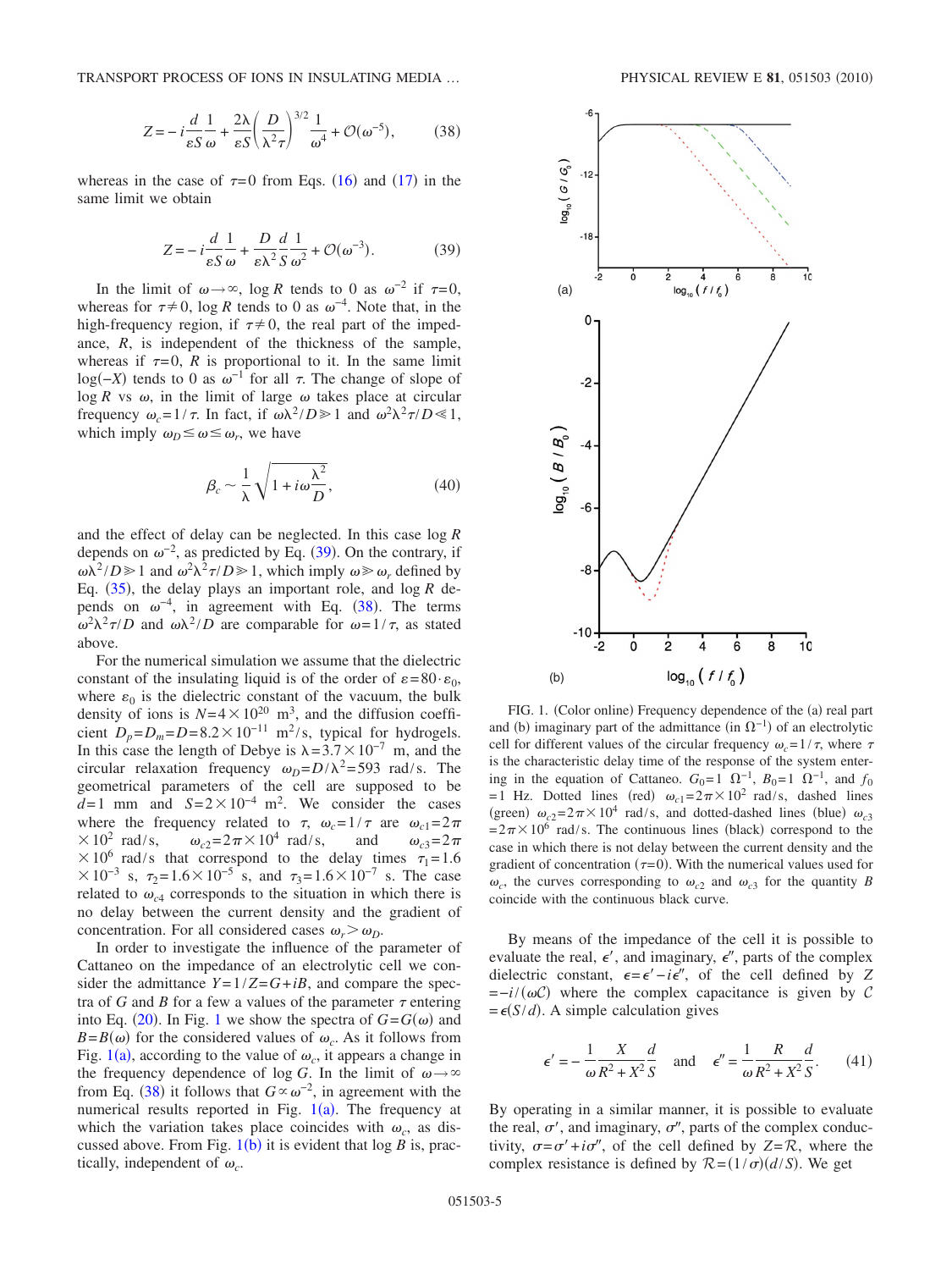<span id="page-5-0"></span>

FIG. 2. (Color online) Frequency dependence of (a)  $\epsilon'$  and (b)  $\epsilon''$  for different values of the circular frequency  $\omega_c = 1/\tau$ , where  $\tau$  is the characteristic delay time of the response of the system entering in the equation of Cattaneo.  $f_0 = 1$  Hz. Dotted lines (red)  $\omega_{c1} = 2\pi$  $\times 10^2$  rad/s, dashed lines (green)  $\omega_{c2} = 2\pi \times 10^4$  rad/s, and dotteddashed lines (blue)  $\omega_{c3} = 2\pi \times 10^6$  rad/s. The continuous lines (black) correspond to the case in which there is not delay between the current density and the gradient of concentration  $(\tau=0)$ . With the numerical values used for  $\omega_c$ , the curves corresponding to  $\omega_{c2}$ and  $\omega_{c3}$  for the real part of the dielectric constant coincide with the continuous black curve.

$$
\sigma' = \frac{R}{R^2 + X^2} \frac{d}{S} \quad \text{and} \quad \sigma'' = -\frac{X}{R^2 + X^2} \frac{d}{S}.
$$
 (42)

In Fig. [2](#page-5-0) we show the spectra of (a)  $\epsilon'$  and (b)  $\epsilon''$ . From Fig.  $2(a)$  $2(a)$  it follows that small  $\tau$  has a small influence on  $\epsilon'$ . How-

<span id="page-5-1"></span>

FIG. 3. (Color online) Frequency dependence of the (a) real part and (b) imaginary part of the admittance (in  $\Omega^{-1}$ ) of an electrolytic cell for different values of the bulk density of ions *N* for the circular frequency  $\omega_c = 2\pi \times 10^4$  rad/s.  $G_0 = 1 \Omega^{-1}$ ,  $B_0 = 1 \Omega^{-1}$ , and  $f_0$  $= 1$  Hz. Dotted lines (red)  $N= 4 \times 10^{22}$  m<sup>-3</sup>, dashed lines (green)  $N=4\times10^{20}$  m<sup>-3</sup>, and dotted-dashed lines (blue)  $N=4\times10^{18}$  m<sup>-3</sup>, continuous lines (black)  $N=4\times10^{16}$  m<sup>-3</sup>. By introducing the dimensionless quantity  $M = d/(2\lambda)$  that represents the number of length of Debye in a half cell, we have  $M = 13446$ ,  $M = 1344.6$ , M  $= 134.46$ , and  $M = 13.44$ , respectively.

ever, for the case corresponding to  $\omega_{c1}$ , the real component of the dielectric constant has not a monotonic dependence on the frequency. On the contrary, the presence of a delay in the diffusion equation, changes the frequency dependence of  $\epsilon''$ , at the frequency  $\omega_c = 1/\tau$ , as it is evident for Fig. [2](#page-5-0)(b). In the limit of  $\omega \to \infty$ ,  $\epsilon'' \propto \omega^{-3}$ , as it follows from Eq. ([38](#page-4-1)) and from the definition of  $\varepsilon''$ , Eq. ([41](#page-4-3)), in agreement with the numerical results reported in Fig.  $2(b)$  $2(b)$ .

In Fig. [3](#page-5-1) we show the spectra of (a)  $G$  and (b)  $B$  for a different values of the bulk density of ions *N*. In Fig. [4](#page-6-0) are reported the spectra of (a)  $\epsilon'$  and (b)  $\epsilon''$  for the same values of *N* shown in Fig. [3.](#page-5-1) As expected, increasing *N* increases the frequency of Debye, which is related to *N* by  $\omega_D = D/\lambda^2$  $= 2NDq^2/(\varepsilon K_B T)$ . Consequently, on increasing *N* the correction due to the term of Cattaneo becomes more important, as it is evident from Figs.  $3(b)$  $3(b)$  and  $4(a)$  $4(a)$ .

In the analysis presented above we have assumed  $\omega_c$  $> \omega_D$ , which implies  $\tau$  smaller that the relaxation time of Debye,  $\tau_D = \lambda^2/D$ , which is the physical domain of interest. In the opposite case of  $\omega_r < \omega_D$ , the resistance of the cell, *R*, presents a maximum for a frequency close to  $\omega_r$ , and the reactance of the cell, *X* passes from capacitive to pseudoin-ductive. In Fig. [5](#page-6-1) we show the  $R$ , a, and  $X$ , b, for  $N=4$  $\times 10^{20}$  m<sup>3</sup> and  $\omega_{c1} = 2\pi \times 10^{1.5}$  rad/s,  $\omega_{c2} = 2\pi \times 10^{2}$  rad/s,  $\omega_{c3} = 2\pi \times 10^{2.5}$  rad/s, and  $\omega_{c4} = 2 \times 10^{4}$  rad/s. In a Bode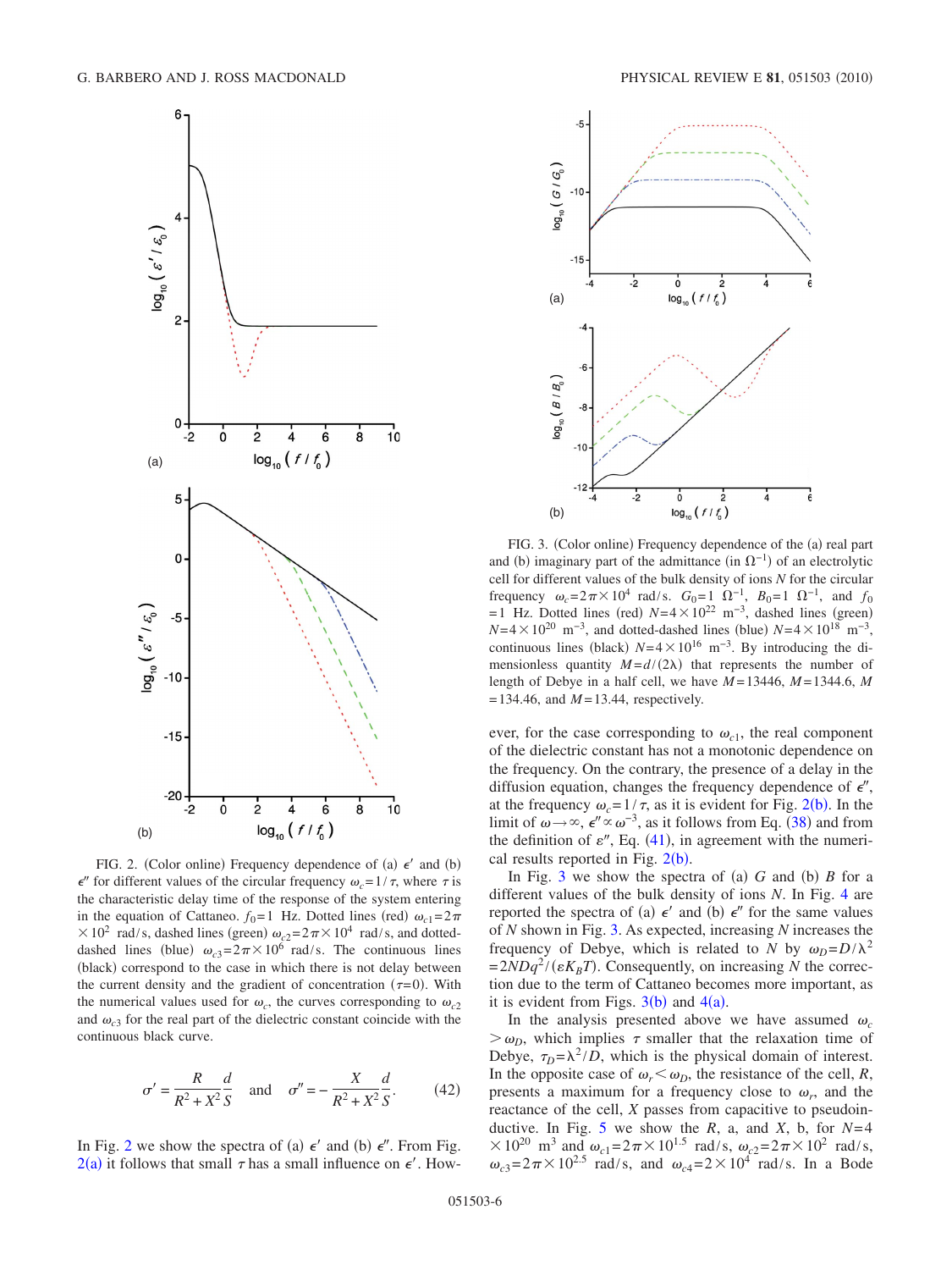<span id="page-6-0"></span>

FIG. 4. (Color online) Frequency dependence of (a)  $\epsilon'$  and (b)  $\epsilon$ <sup>*r*</sup> for different values of the bulk density of ions *N* for the circular frequency  $\omega_c = 2\pi \times 10^4$  rad/s.  $f_0 = 1$  Hz. Dotted lines (red)  $N = 4$  $\times 10^{22}$  m<sup>-3</sup>, dashed lines (green)  $N=4\times10^{20}$  m<sup>-3</sup>, dotted-dashed lines (blue)  $N=4\times10^{18}$  m<sup>-3</sup>, and continuous lines (black)  $N=4$  $\times 10^{16}$  m<sup>-3</sup>.

representation, where is shown  $|Z| = \sqrt{R^2 + X^2}$  versus *f*  $=\omega/(2\pi)$ ,  $|Z|$  presents a maximum for a frequency close to  $\omega_r$ . For the numerical values of the parameters used to draw Fig. [5,](#page-6-1) the frequency dependence of *M* practically coincides with that of *R* shown in Fig.  $5(a)$  $5(a)$ . A similar effect has been reported by several authors  $\left[30-37\right]$  $\left[30-37\right]$  $\left[30-37\right]$ , but at the present we have no clear indication that it is due to the nonvalidity of the law of Fick, or if it is just a phenomenon related to the electrodes. We hope that our paper can stimulate experimental researches to test the validity of the usual law of Fick for the ionic diffusion in insulating liquids by means of the impedance spectroscopy technique.

Although the pseudoinductive predictions of the hyperbolic response model are likely to be outside the realm of usual experimental results for liquids or solids involving completely blocking dispersive frequency response, could this model yield an explanation of the nearly endemic peak in observed at THz frequencies for various liquids and solids [[38](#page-7-24)[,39](#page-7-25)]. Such response has been often termed a "boson" peak, but it differs in shape for different materials and no general physical explanation for it seems available. It is worth noting that for the fragile glass former  $3KNO_3$ -2Ca(NO<sub>3</sub>)<sub>2</sub> (CKN), a molten salt, it appears likely that, in addition to a peak of  $\epsilon''$  in the THz region, its *B* response is also peaked in this region  $[40]$  $[40]$  $[40]$ . But, as shown by the results of Figs. [1](#page-4-2) and [2,](#page-5-0) hyperbolic response leads to a peak in *B* but not one in  $\epsilon''$ , vitiating any such possibility.

<span id="page-6-1"></span>

FIG. 5. (Color online) Frequency dependence of the (a) real part and (b) imaginary part of the impedance (in  $\Omega$ ) of an electrolytic cell four different values of the circular frequency  $\omega_c = 1/\tau$ , where  $\tau$ is the characteristic delay time of the response of the system entering in the equation of Cattaneo.  $f_0 = 1$  Hz. Dotted lines (red)  $\omega_{c1}$  $= 2\pi \times 10^{1.5}$  rad/s, dashed lines (green)  $\omega_{c2} = 2\pi \times 10^2$  rad/s, and dotted-dashed lines (blue)  $\omega_{c3} = 2\pi \times 10^{2.5}$  rad/s. The continuous lines (black) correspond to the case in which there is not delay between the current density and the gradient of concentration  $(\tau$  $= 0$ ).

# **V. CONCLUSIONS**

We have extended the microscopic PNP theory relevant to the contribution of mobile ions to the electric properties of a dielectric medium incorporating a finite speed of response propagation. Our analysis has been limited to the case of small applied voltage, where the fundamental equations of the problem can be linearized, and to the case where the electrodes are perfectly blocking. In this framework we have shown that when the delay time of the response is comparable with the Debye relaxation time new trends for the real and imaginary parts of the electrical impedance of the cell are predicted and might be identified in experimental data especially by the presence of a decay of  $\epsilon''$  with a highfrequency power-law exponent of −3.

# **ACKNOWLEDGMENTS**

This work has been partially supported by Regione Piemonte, Direzione Sanitá, Settore Promozione della Salute e Interventi di Prevenzione Individuale e Collettiva, in the frame of the project "*Study of the electrical properties of the interface electrode-skin*." Many thanks are due to M. Bazant and A. Scarfone for useful discussions